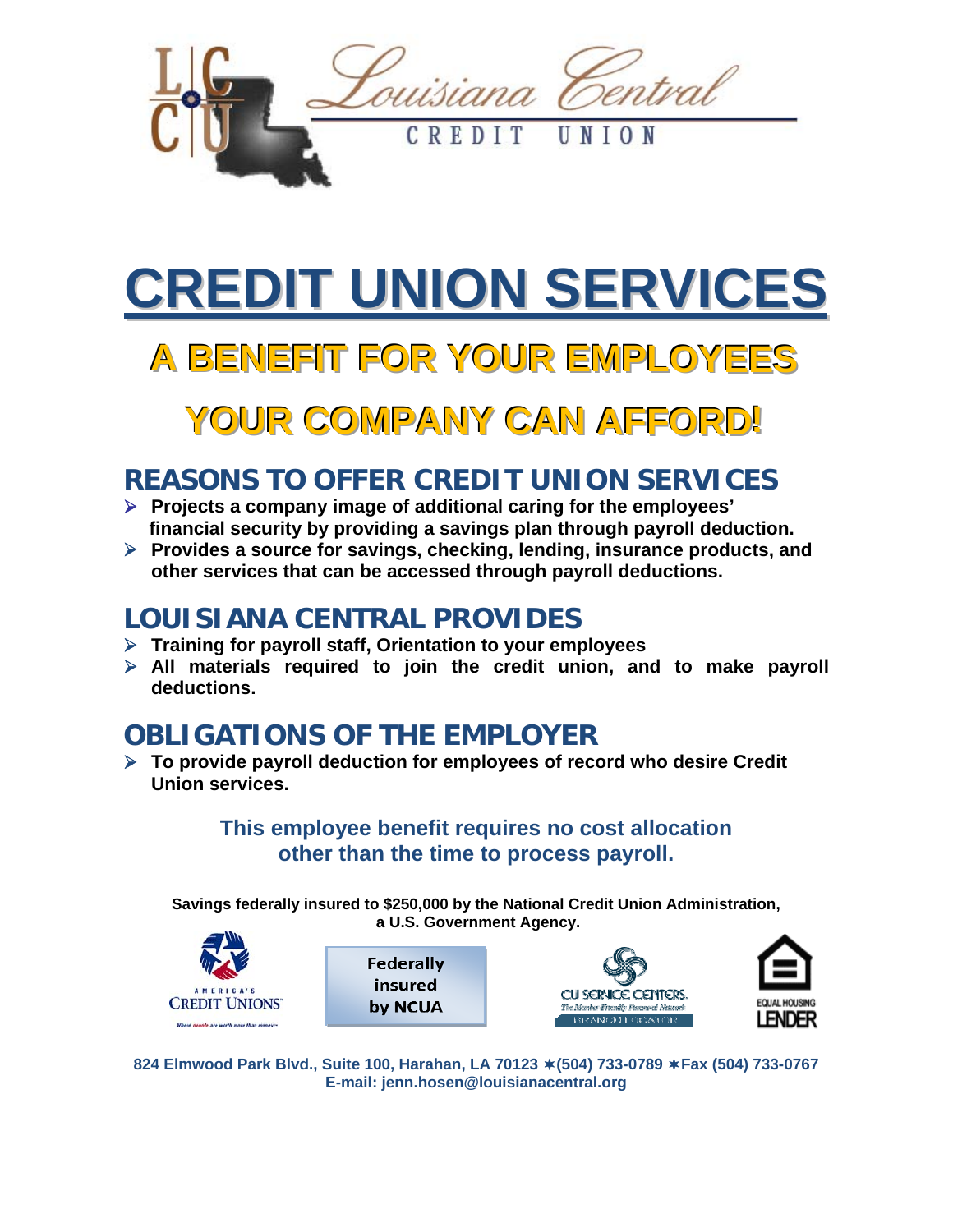Date

Mr. Edward Tramell C.E.O. Louisiana Central Credit Union 824 Elmwood Park Boulevard Suite 100 Harahan, Louisiana 70123

Dear Mr. Tramell:

This is our request for participation by our employees in the Louisiana Central Credit Union for personal savings, and as a source of consumer credit as provided by the credit union. This company has fewer employees than usually required to operate its own employee's credit union. The company will designate several employees, to act as liaison for our employees and for the purpose of membership application, payroll processing, and employee status. We will provide payroll deductions for our employees in order to facilitate their savings and borrowing.

A brief resume of the Company's history, type of business, area covered, and other pertinent information, is included with this request for your Board of Directors.

The early consideration of this application is appreciated. Any further information or advice necessary may be obtained by contact with our offices.

Signature

**Title** 

Company Name

Address

Telephone Number

 Fax Number **APPLICATION FOR GROUPS JOINING LOUISIANA CENTRAL CREDIT UNION**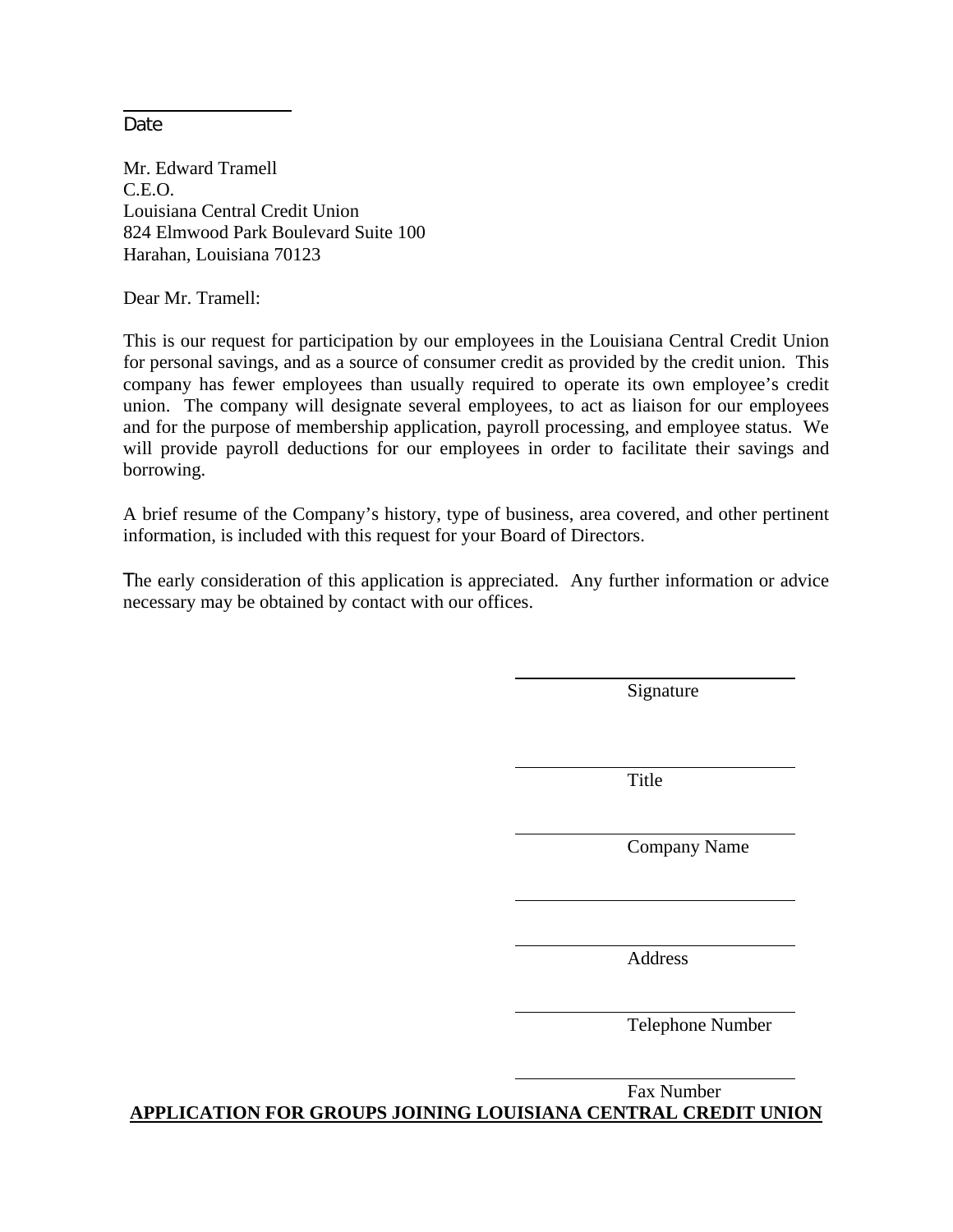| Date                                                                                                                                                                  |
|-----------------------------------------------------------------------------------------------------------------------------------------------------------------------|
|                                                                                                                                                                       |
|                                                                                                                                                                       |
| Name of person (s) to act as liaison between the Company and the Louisiana Central<br><b>Credit Union.</b>                                                            |
| ,我们也不会有一个人的人,我们也不会有一个人的人,我们也不会有一个人的人。""我们,我们也不会有一个人的人,我们也不会有一个人的人,我们也不会有一个人的人。""我<br>Describe territory of operations of Employer ___________________________________ |
| (The territory should be only place(s) employees' work.)                                                                                                              |
|                                                                                                                                                                       |
| Percentage of total interested in joining LCCU                                                                                                                        |
| Is the employer in favor of employees having credit union services? ______                                                                                            |
| Will the company provide payroll deductions? _______________                                                                                                          |
| Are credit union services now provided to this group? __________________________                                                                                      |
| (If so, explain the nature and rough extent of overlap.)                                                                                                              |
| Are there any plans now in operation within this group, or parent company, which<br>provide effective:                                                                |
| <b>Systematic Savings?</b><br><b>Small Loan Services?</b>                                                                                                             |

l

If yes explain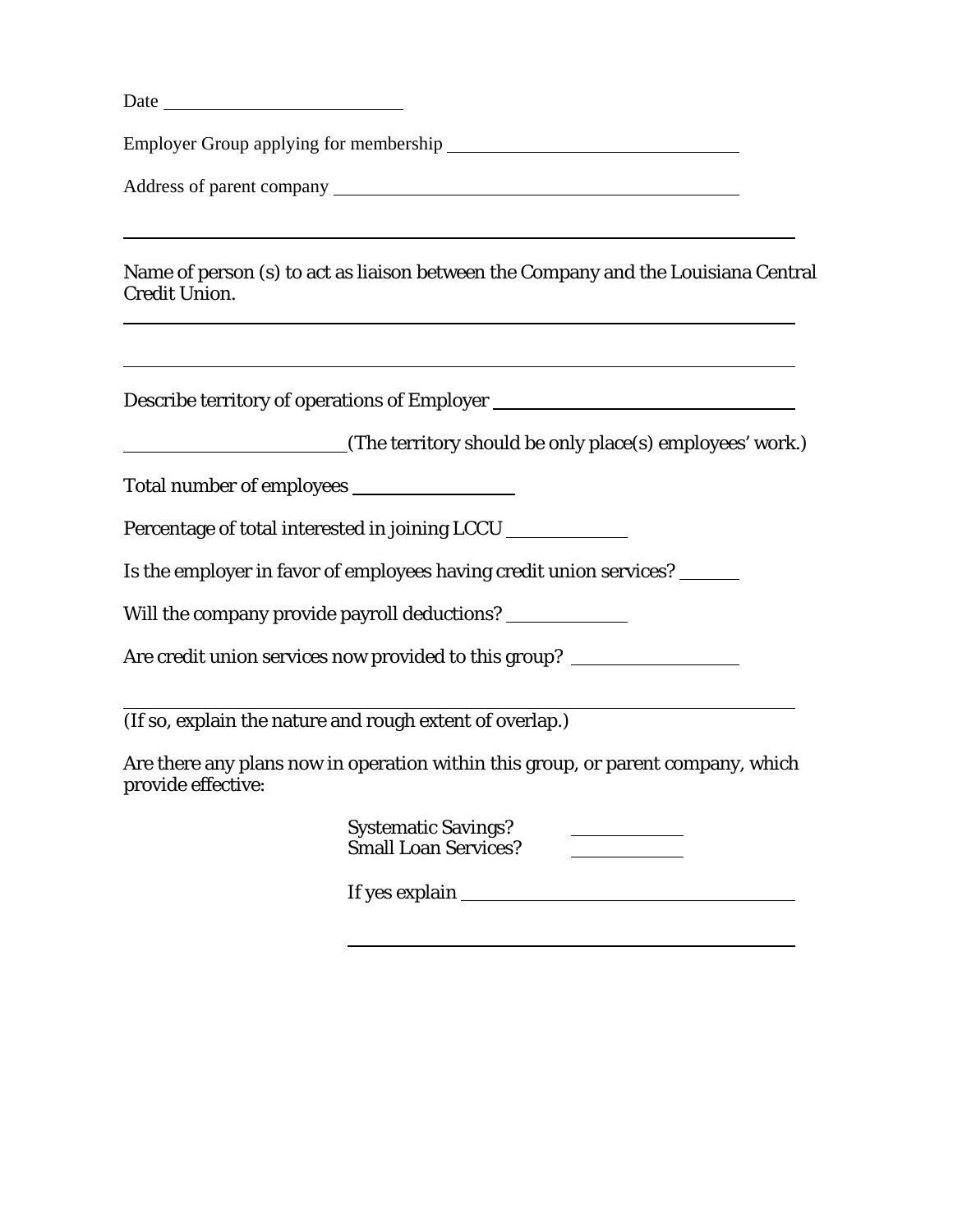#### **PAYROLL INFORMATION**

| <b>Company Name</b>                                                              |                 |
|----------------------------------------------------------------------------------|-----------------|
| <b>Address</b>                                                                   |                 |
| City & State<br>$\sqrt{2ip}$                                                     |                 |
| <b>Phone Number</b>                                                              |                 |
| <b>Fax Number</b>                                                                |                 |
| Email:                                                                           |                 |
| <b>Office Hours</b>                                                              |                 |
| Person(s) to contact for payroll information ___________________________________ |                 |
| <b>Employees are paid:</b>                                                       |                 |
| <b>Example 1</b> Weekly                                                          | <b>Biweekly</b> |
| Semi-Monthly                                                                     | <b>Monthly</b>  |